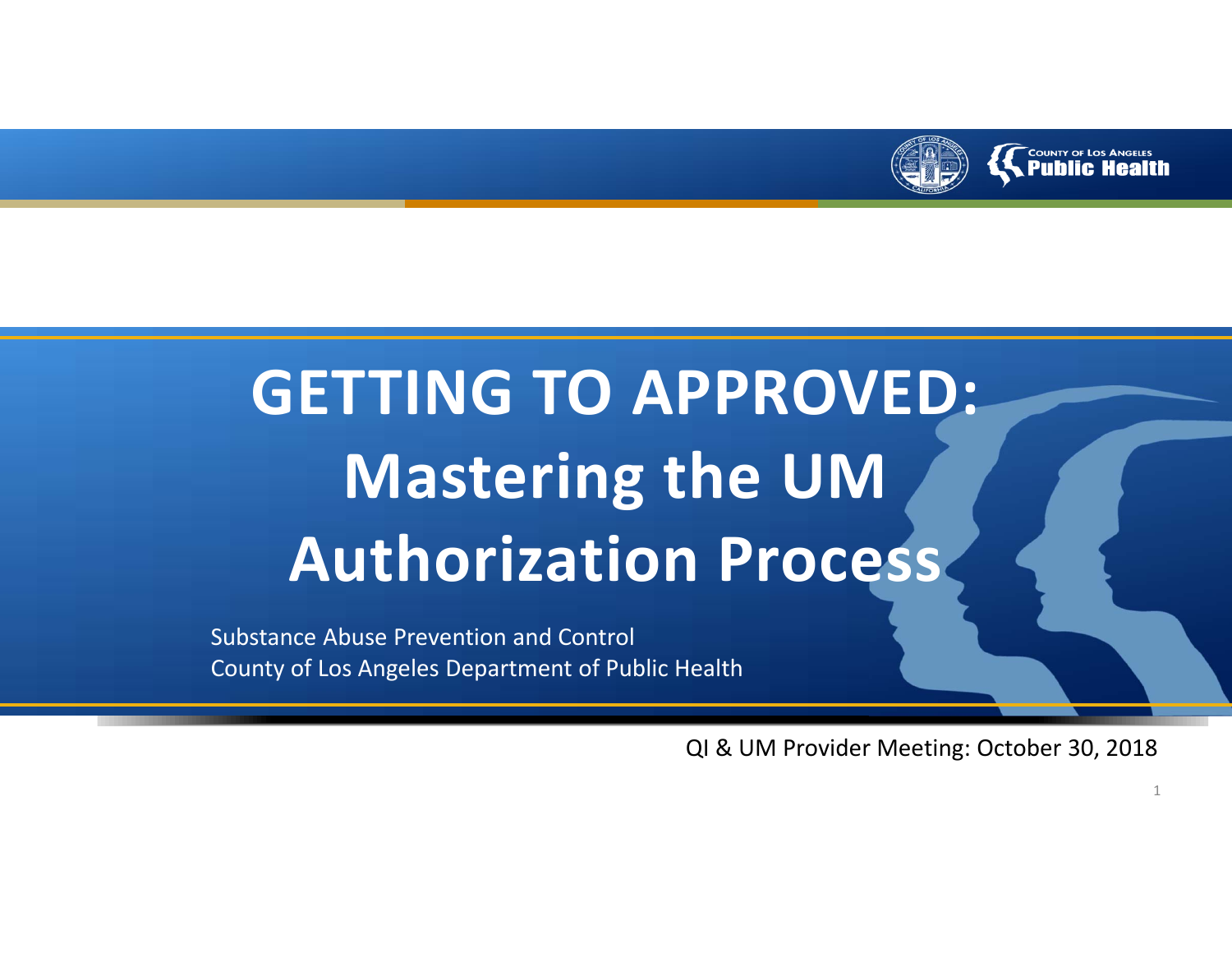

# **Overview of Sage UM Authorization Process**

- • **Authorization Request Process for Provider**
	- Provider completes ALL documentation per "Checklist of Required Documentation for Utilization Management"
	- –Provider submits Authorization Request Form
- $\bullet$  **Authorization Process for SAPC Staff**
	- Auth assigned to specific Utilization Management (UM) staff at SAPC
	- SAPC UM staff reviews charted documentation to determine medical necessity for general eligibility and for specific level of care.
		- If Medical Necessity has been met and eligibility established, then authorization is approved!
			- Eligibility Verification and Service Authorization MUST occur before claims can be submitted.
			- Significantly reduces chance for later recoupment due to missing documentation or insufficient justification of medical necessity.
		- If UM staff is unable to determine medical necessity, case is placed in pending status and provider is contacted via phone and comments are entered on the authorization to detail what is needed.
			- Provider has 3 business days from this review date to enter needed information and contact UM staff to prevent denial.  $2^2$



COUNTY OF LOS ANGELES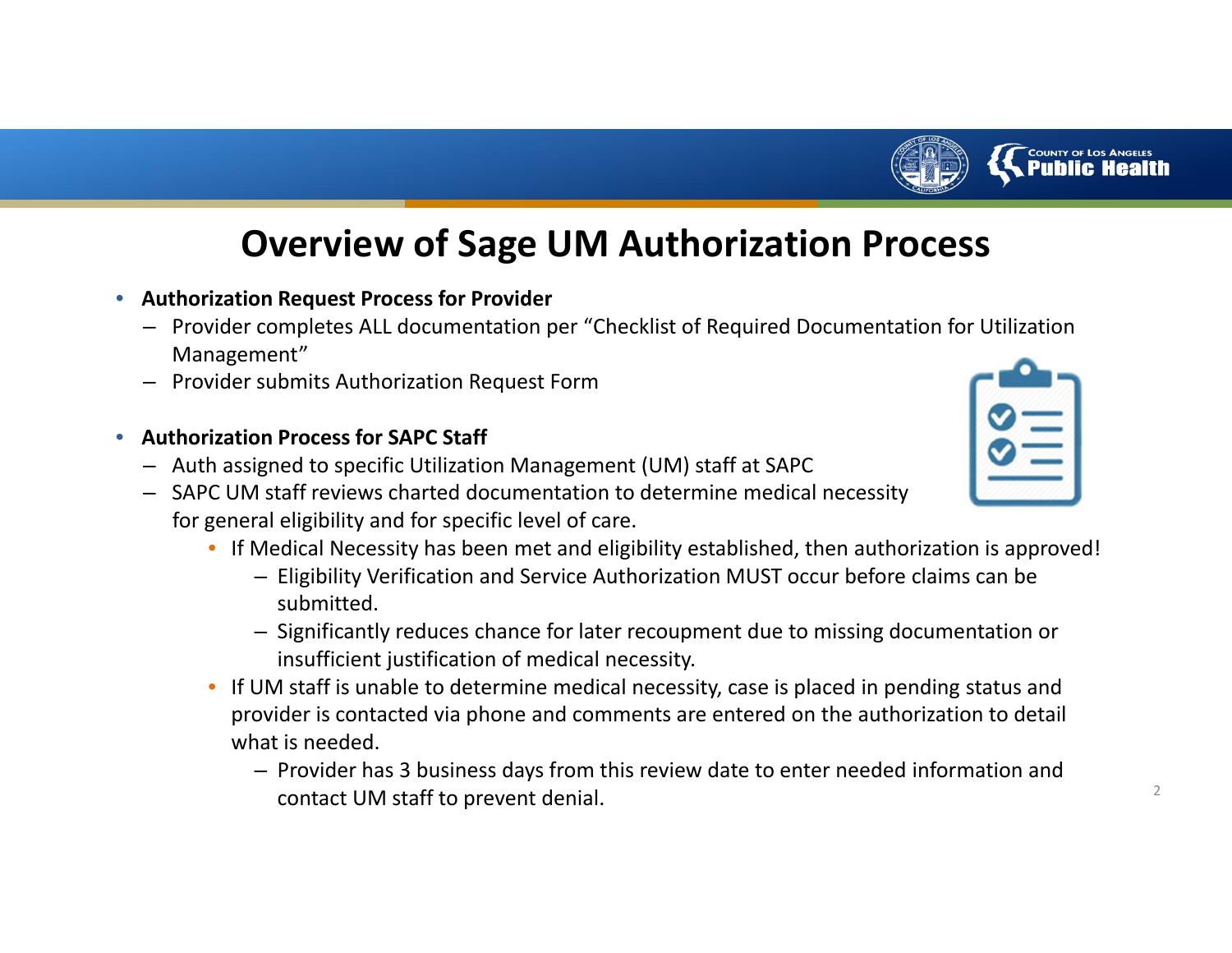

# **Overview of Sage UM Authorization Process**

- • **The "Checklist of Required Documentation for Utilization Management" and "ASAM Requirements" from SAPC website are the** *keys to success*
	- Review the Checklist document and ensure everything is entered into Sage *BEFORE* submitting the Authorization Request Form



LA County Resident



Saved and submitted Financial Eligibility Form (with SAPC Accepted Guarantor Information)



ASAM Reviewed and Finalized by LPHA with Miscellaneous Note for diagnosis and level of care (LOC) justification



DSM‐5 SUD diagnosis requiring treatment



Updated Treatment Plan with relevant goals for next treatment period (if applicable) <sup>3</sup>

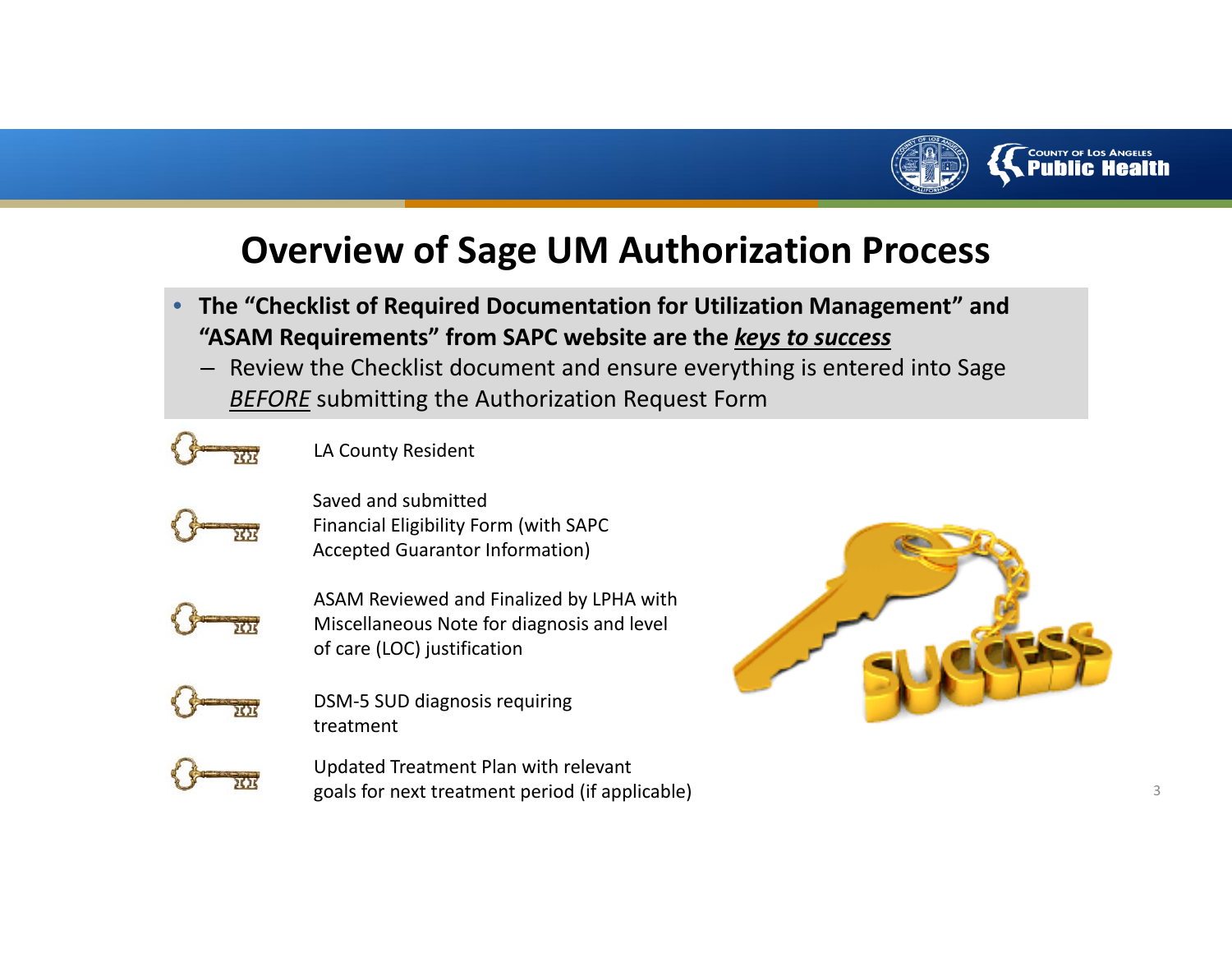

# **Top Reasons For Delays in Approving Authorizations**

- **1. Authorization submitted before necessary documentation entered in Sage, as outlined in:**
	- –**Checklist of Required Documentation for Utilization Management**
	- **ASAM Assessment Requirements**
- **2.ASAM or Miscellaneous Note not finalized**
- **3.Miscellaneous Note does not sufficiently justify requested LOC or address diagnosis discrepancy**
- **4.Financial Eligibility Form incomplete or not submitted**
- **5.Errors on Authorization Request Form – incorrect auth grouping or start/end dates**
- **6.Clinical Contact Form not completed**
- **7.Comments on Authorization Request not reviewed in timely manner**
- **8.Necessary corrections made, but provider did not inform UM staff that the changes were made**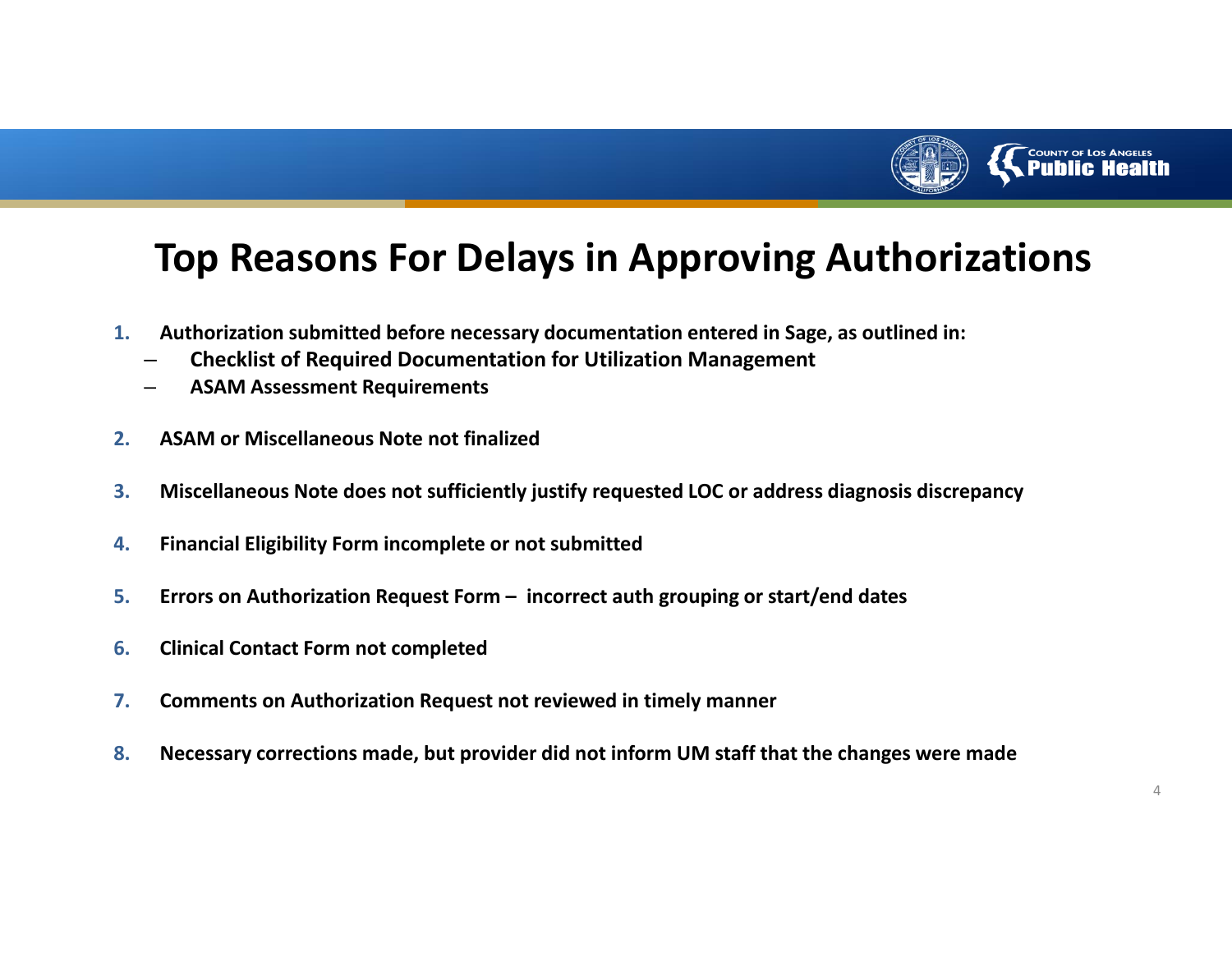

# **Authorization Submitted Before Necessary Documentation is Entered**

- $\bullet$  Suggested Authorization Request Workflow (Post Admission):
	- 1. Complete Client Consent Form
	- 2. Complete Financial Eligibility Form, Save and Submit
	- 3. Complete Clinical Contact Form
	- 4. Complete Cal‐OMS Admission
	- 5. LPHA reviews and finalizes ASAM in Sage
	- 6. LPHA completes or finalizes Miscellaneous Note in Sage (if applicable if LOC or diagnosis clarification is needed)
	- 7. Complete Provider Diagnosis (ICD‐10) Diagnosis Form based on LPHA diagnosis
	- 8. Complete/Update & Finalize Treatment Plan
	- 9. Complete/Submit Authorization Request Form
- $\bullet$  This will require <sup>a</sup> change in workflow for some providers
	- $-$  Most important is: Authorization Request Form should be the LAST form completed and submitted.  $5$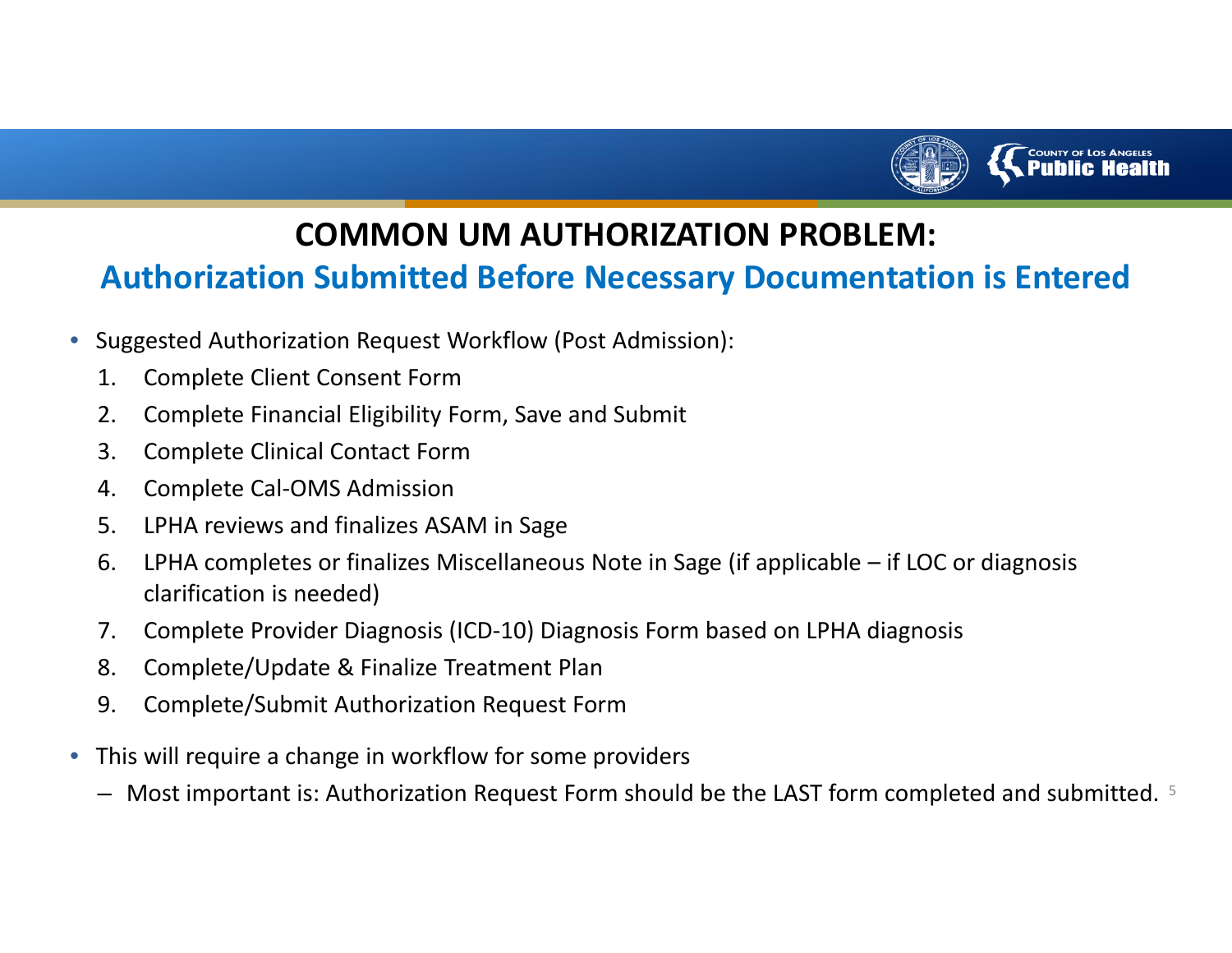

# **Recommended Workflow**

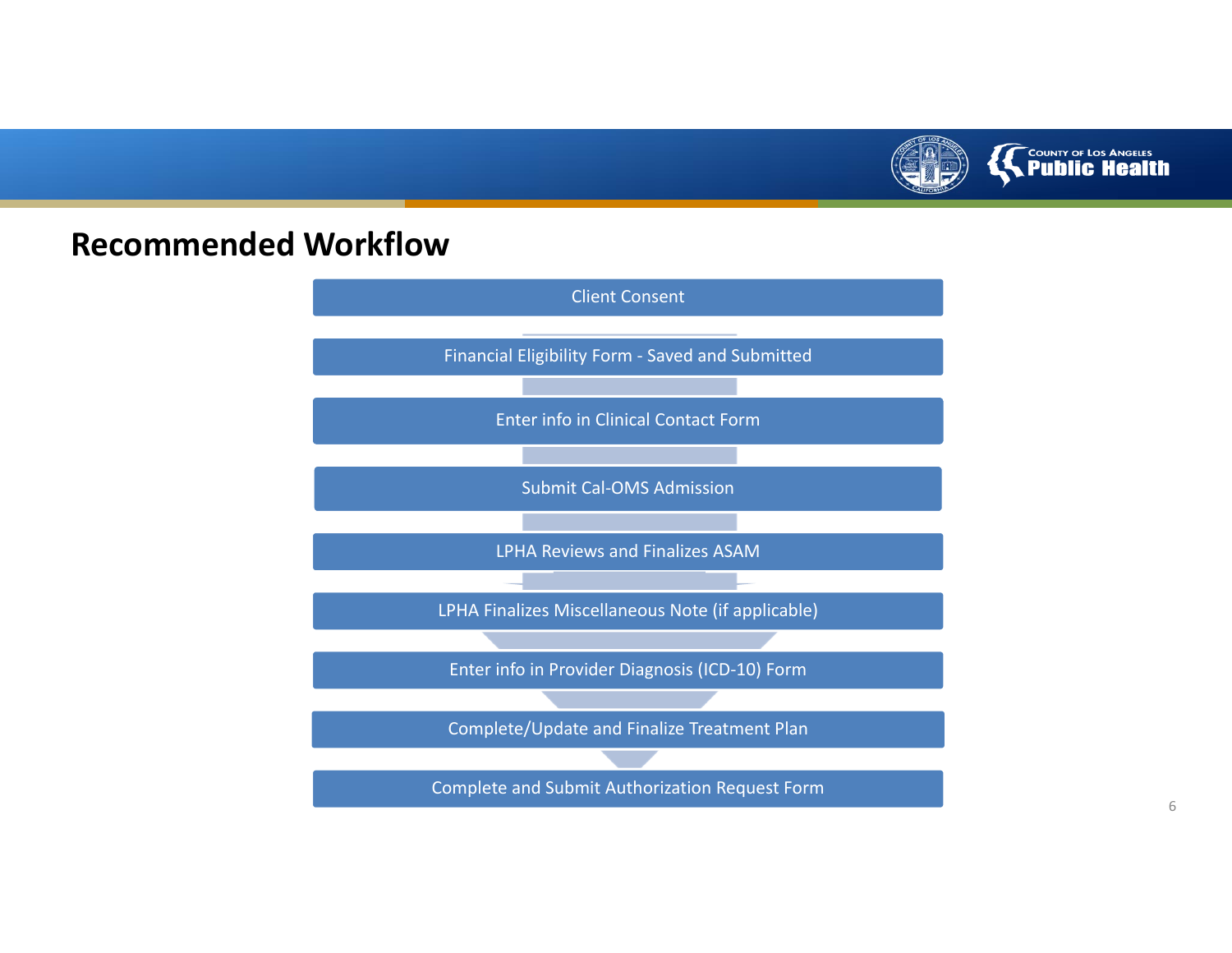

#### **Financial Eligibility Form Incomplete or not Submitted**

| <b>Guarantor Sciection</b>        |              |                                          |                       |  |  |
|-----------------------------------|--------------|------------------------------------------|-----------------------|--|--|
|                                   | Change Order | <b>Guarantor Name</b>                    |                       |  |  |
|                                   | t t          | California Department of Alcohol and Dru | <b>Delete</b><br>Edit |  |  |
|                                   | t t          | LA County - Non DMC                      | <b>Delete</b><br>Edit |  |  |
| Add Guarantor<br>-- Guarantors -- |              |                                          |                       |  |  |
|                                   |              |                                          |                       |  |  |



- •**MUST complete <sup>a</sup> Financial Eligibility Form for all patients at admission.**
- • **If patient is enrolled in Drug Medi‐Cal**
	- •**•** Guarantor #1: DMC Medi-Cal: DMC should always be listed as the 1<sup>st</sup> guarantor
		- MUST include <sup>a</sup> valid CIN number in the correct 9 digit Alphanumeric Format
	- •● Guarantor #2: LA County-Non DMC
- • **If applying for Drug Medi‐Cal**
	- •Guarantor #1: Applying for DMC Medi‐Cal
	- •● Guarantor #2: LA County-Non DMC
- • **If enrolled in MHLA, MHLA eligible or covered under another county program**
	- •Only 1 Guarantor to be entered: LA County‐Non DMC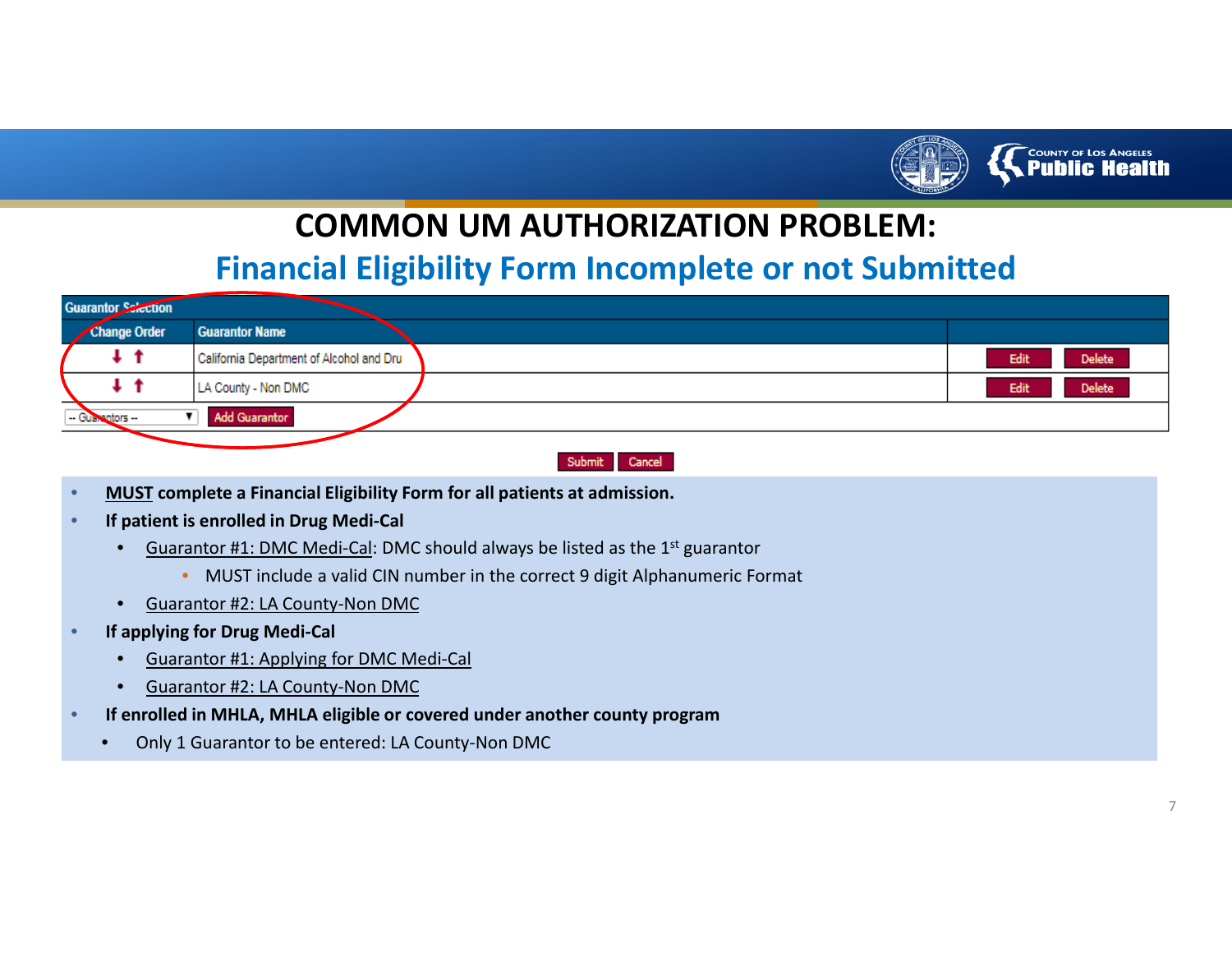

**Financial Eligibility Form Incomplete or Not Submitted**

- *Save and SUBMIT!*
- 1. Save the Guarantor Information



#### 2. Submit the Financial Eligibility Form

| <b>Guarantor Selection</b>               |                                          |                       |  |  |
|------------------------------------------|------------------------------------------|-----------------------|--|--|
| <b>Change Order</b>                      | <b>Guarantor Name</b>                    |                       |  |  |
| $+$ t                                    | California Department of Alcohol and Dru | Edit<br><b>Delete</b> |  |  |
| t t                                      | LA County - Non DMC                      | Edit<br><b>Delete</b> |  |  |
| <b>Add Guarantor</b><br>-- Guarantors -- |                                          |                       |  |  |

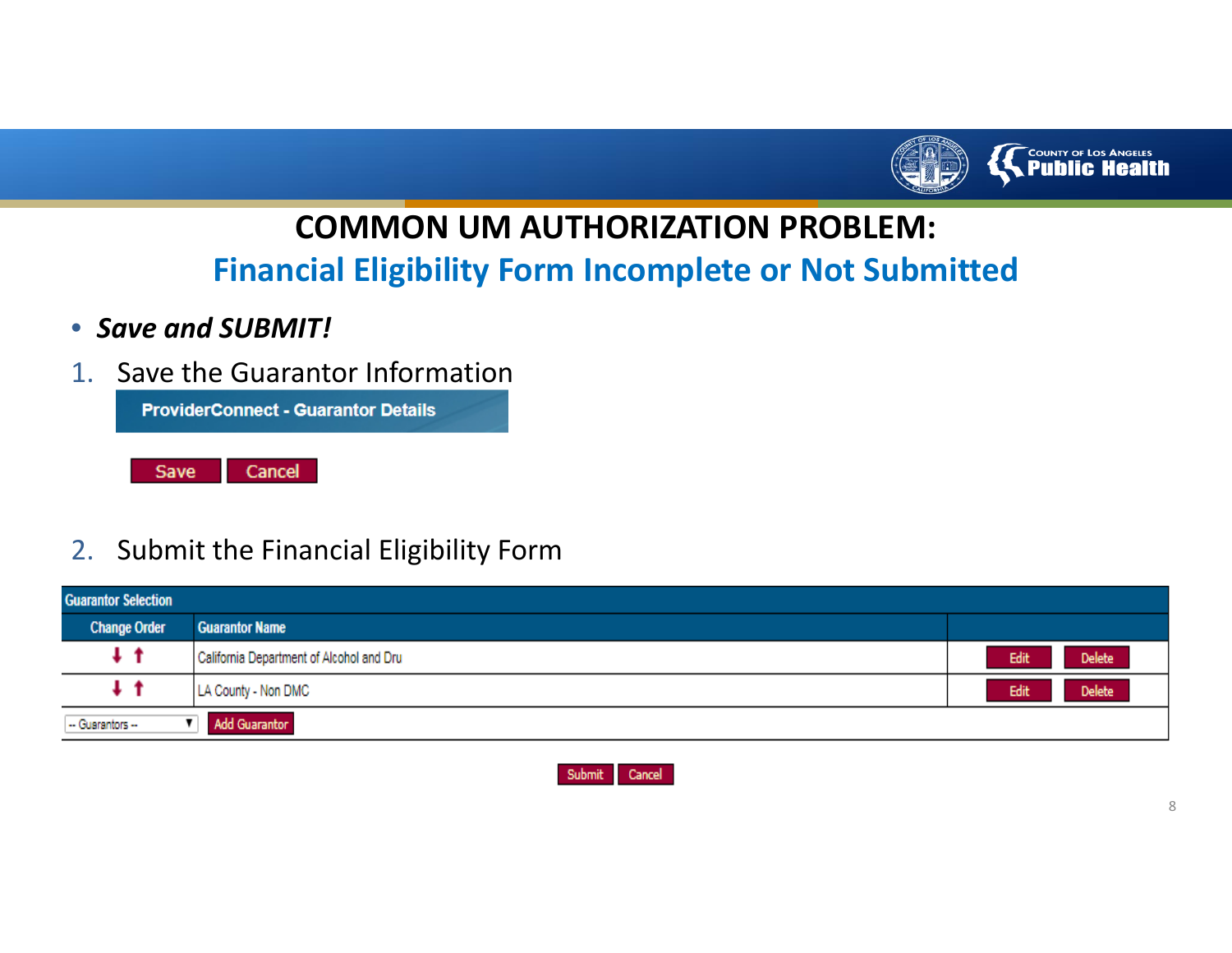

# **COMMON UM AUTHORIZATION PROBLEM: Missing Information in the Clinical Contact Form**

| <b>Client Consent</b>       | <b>Clinical Contact</b>               |                     |  |
|-----------------------------|---------------------------------------|---------------------|--|
|                             | <b>Staff Name</b>                     | <b>Phone Number</b> |  |
| <b>ASAM Assessment</b>      | Search<br>Search for:                 |                     |  |
|                             | <b>Additional Contact Information</b> |                     |  |
|                             |                                       |                     |  |
| <b>Clinical Contact</b>     |                                       |                     |  |
| Discharge and Transfer Form | Save Changes Cancel Changes           |                     |  |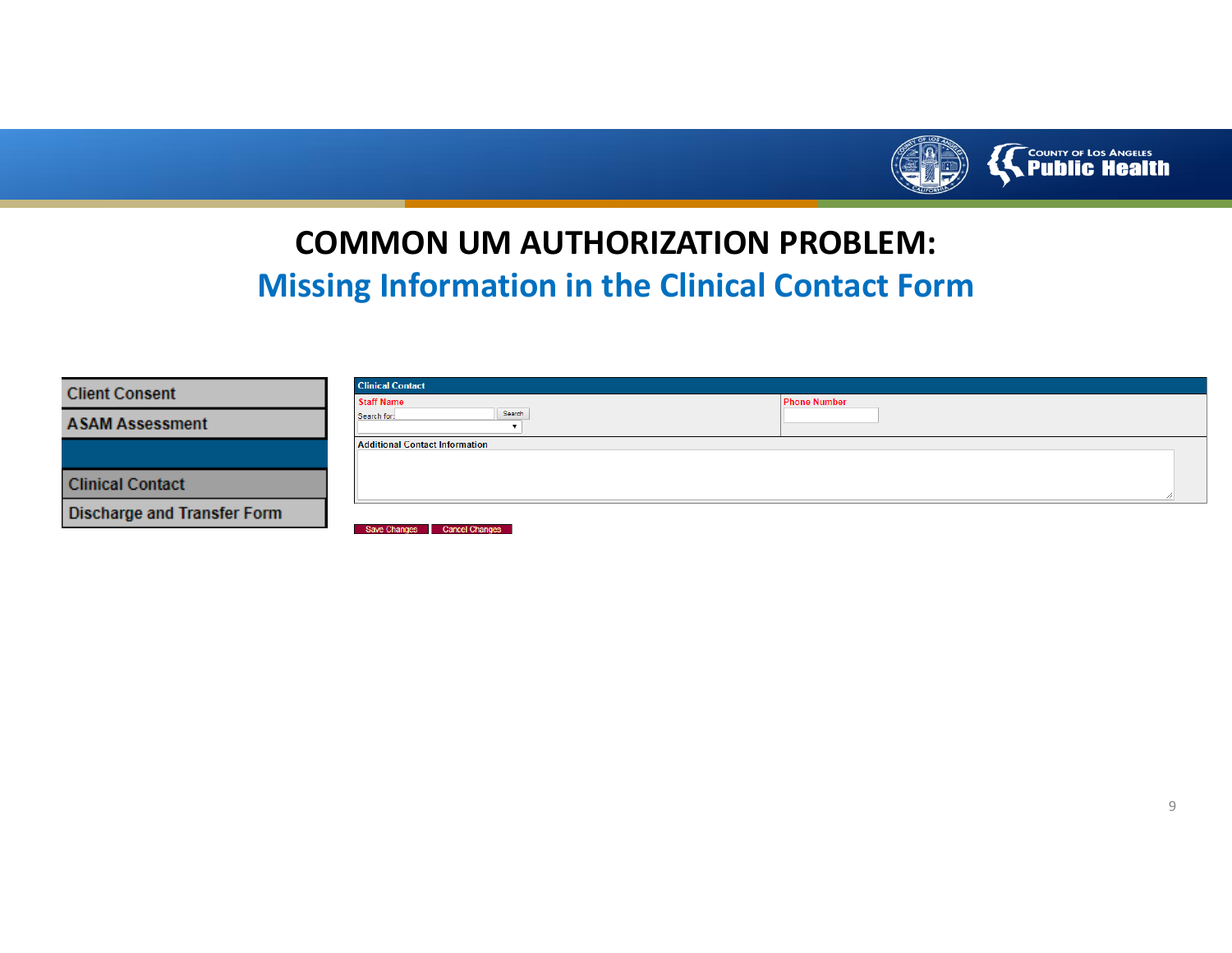

# **Documentation does not sufficiently support the patient's SUD diagnosis, LOC Requested or need for ongoing services**

#### **What does Title 22 require**?

- $\Box$  Recently clarified by DHCS, a narrative summary describing the basis for the diagnosis must be included in the medical record written by the LPHA.
	- $\Box$ Substance use history
	- ❏ Personal history
	- $\Box$ Medical history & physical exam
	- $\Box$ DSM‐5 diagnosis and how you arrived at diagnosis
	- $\Box$ Treatment Plan goals (if requesting continued services).
	- $\Box$ LPHA recommendation for treatment
	- $\Box$  Recommended level of care based on ASAM or justification for discrepancy as it relates to the above criteria or recommendation for continued services
- $\square$  This can be documented in the Sage Miscellaneous Note Type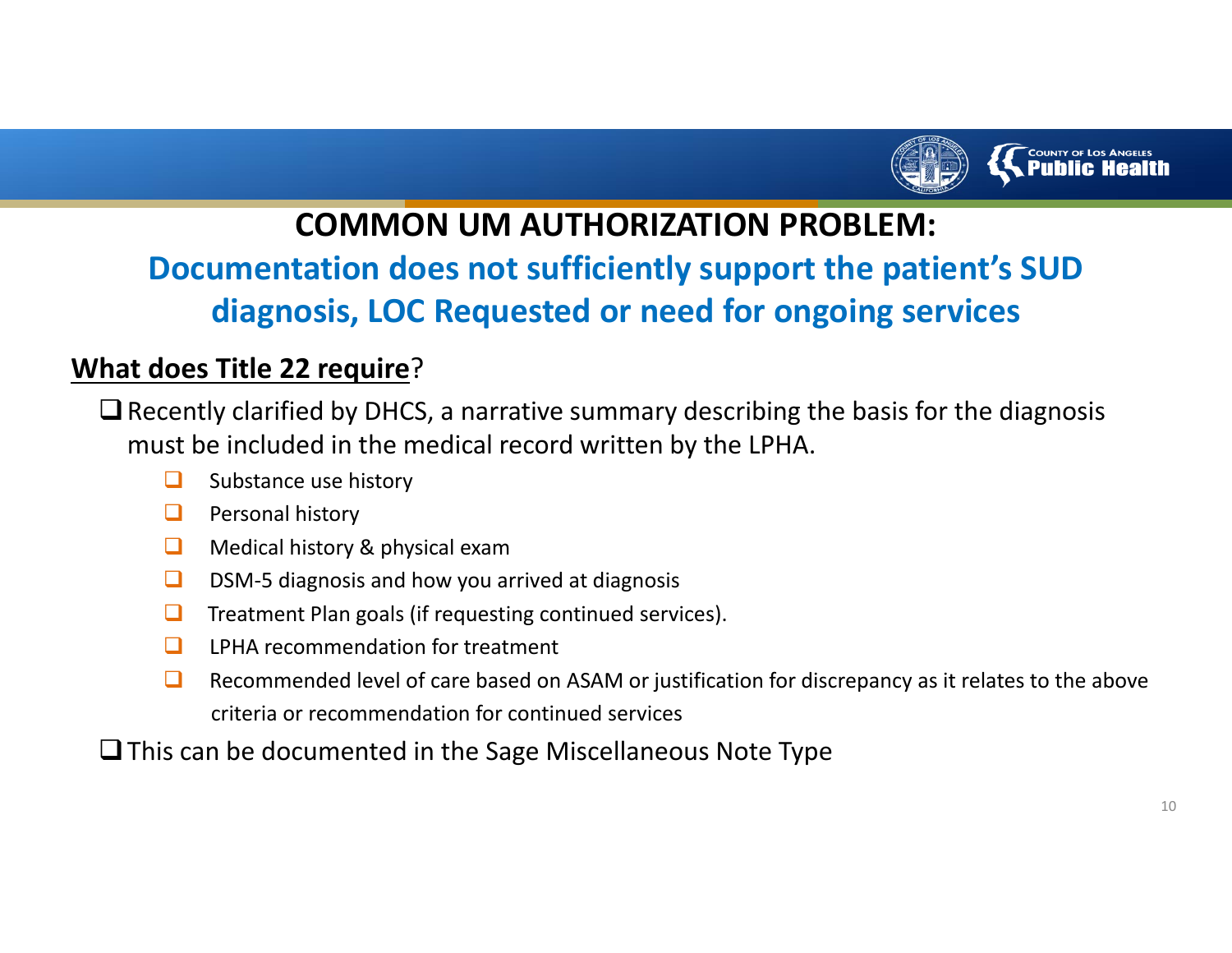

### **Miscellaneous Note Does Not Sufficiently Justify Requested LOC**

### **Required Template Language for Level of Care Justifications (from the first page of the Checklist document)**

 $\blacksquare$ LEVEL OF CARE JUSTIFICATION – Given the patient's history and condition, the patient is determined to be appropriate for \_\_\_ [INSERT APPROPRIATE LEVEL OF CARE IN WHICH PATIENT WILL BE PLACED]. While the other level(s) of care of \_\_\_\_ [ENTER OTHER CONSIDERED LEVEL(S) OF CARE] were considered, the patient was ultimately determined to be most appropriate for \_\_\_ [ENTER LEVEL OF CARE PATIENT WAS REFERRED TO] because \_\_\_ [DESCRIBE THE SPECIFIC REASONS WHY THE REFERRED TO LEVEL OF CARE IS BEST FOR THE PATIENT, INCLUDING IF AND WHY PATIENT IS BEING STEPPED UP/DOWN LEVEL OF CARE].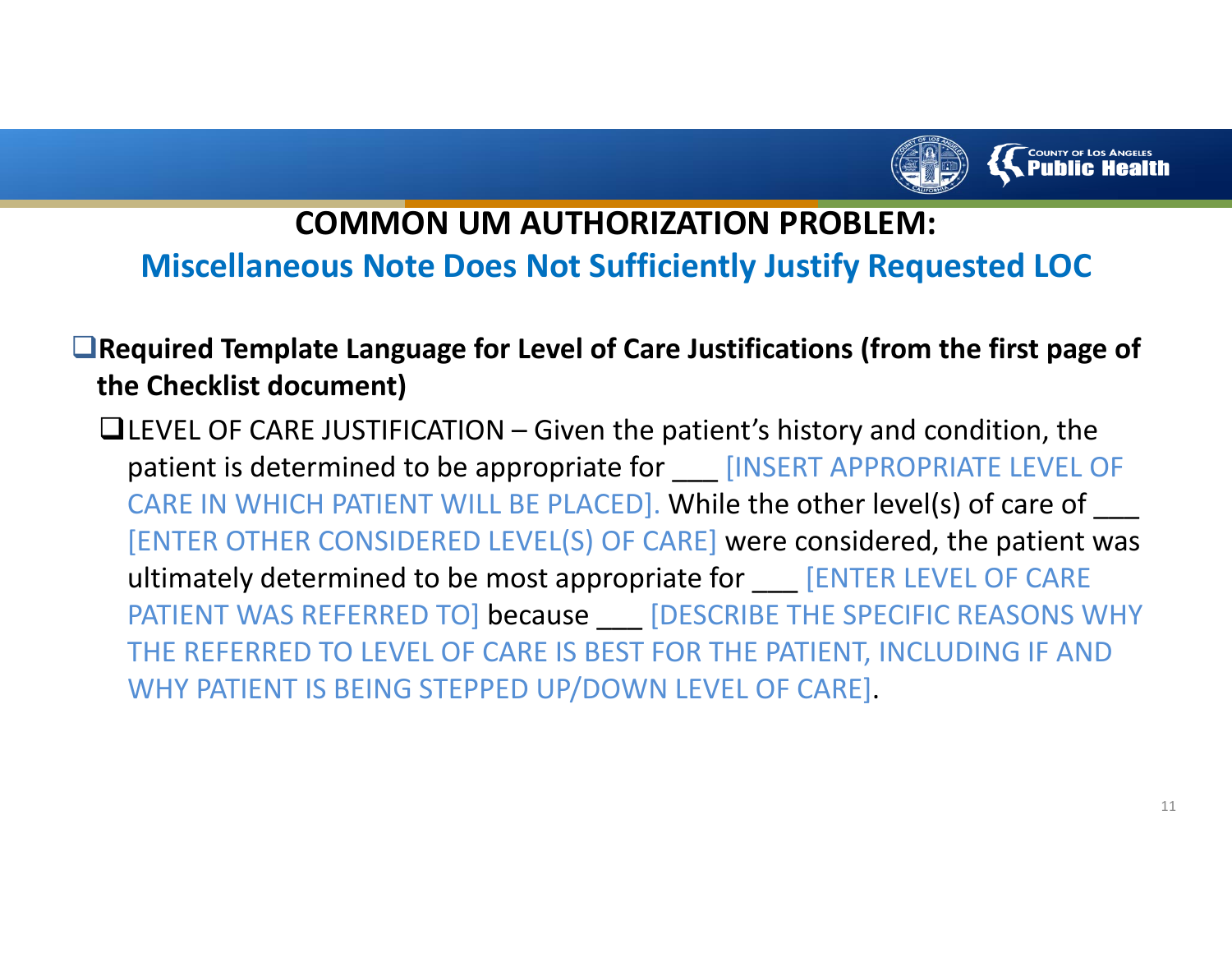

### **Miscellaneous Note Does Not Sufficiently Justify Requested LOC**

#### **Example:**

Given the patient's history and condition, the patient is determined to be appropriate for ASAM 3.1 level of care. While other levels of care, 1.0 and 2.1, were considered, the patient was ultimately determined to be most appropriate for 3.1 because of patient's 10 year history of chronic meth abuse and multiple unsuccessful attempts to quit in outpatient settings. Patient is diagnosed with Stimulant Use Disorder, Severe, Amphetamine type and reports longest period of sobriety without assistance as 1 week. During the previous outpatient treatment, patient reported <sup>a</sup> 1 month period of sobriety before relapsing during treatment. Patient's has limited support system and living situation impairs ability to maintain sobriety without 24 hour clinically managed support. Residential 3.1 LOC would be most appropriate to assist in developing coping skills, learning relapse prevention techniques, maintaining sobriety and developing an adequate plan for step down to OP LOC.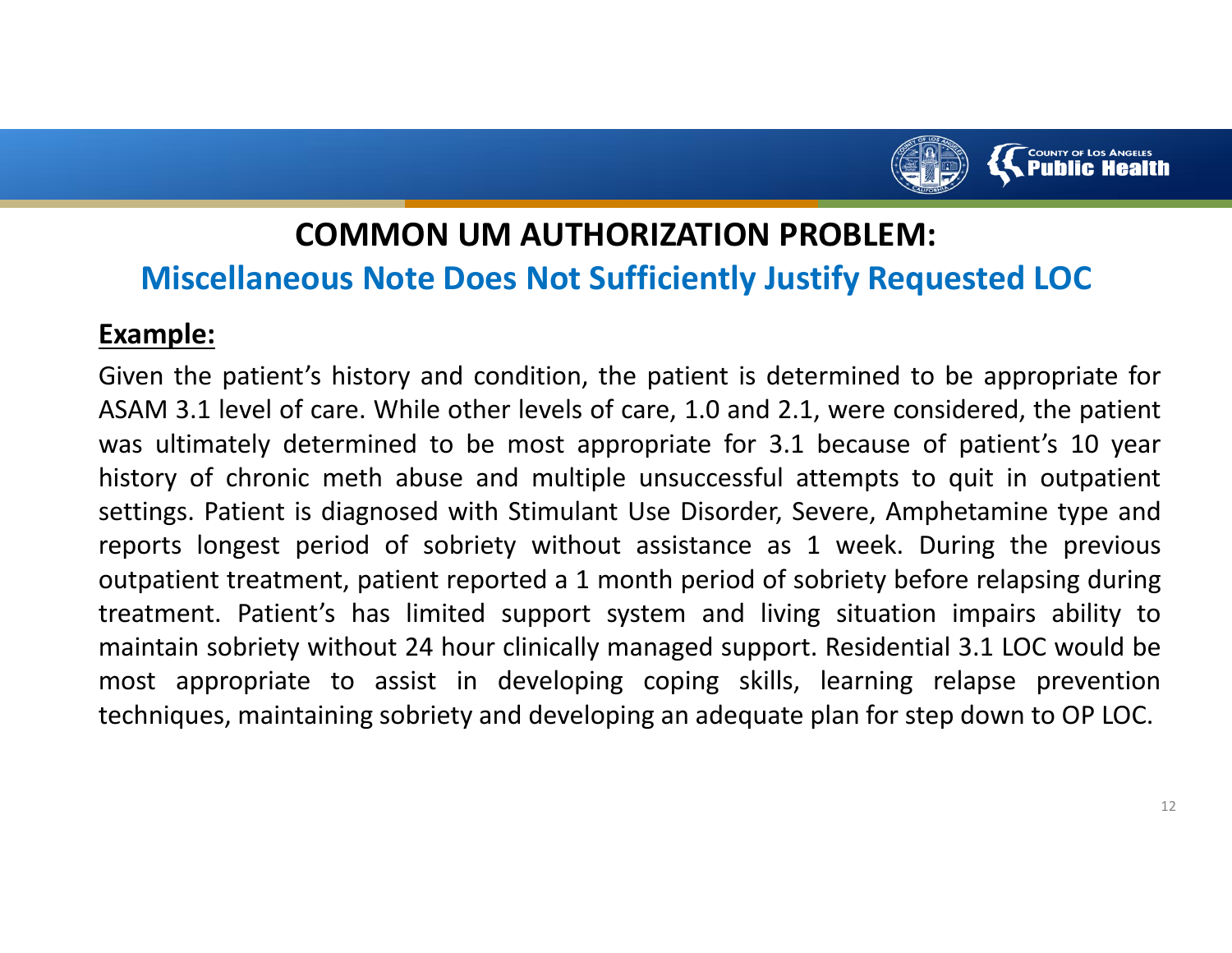

### **The approval is strong with this one……..**



# Approved you are. Bill you should.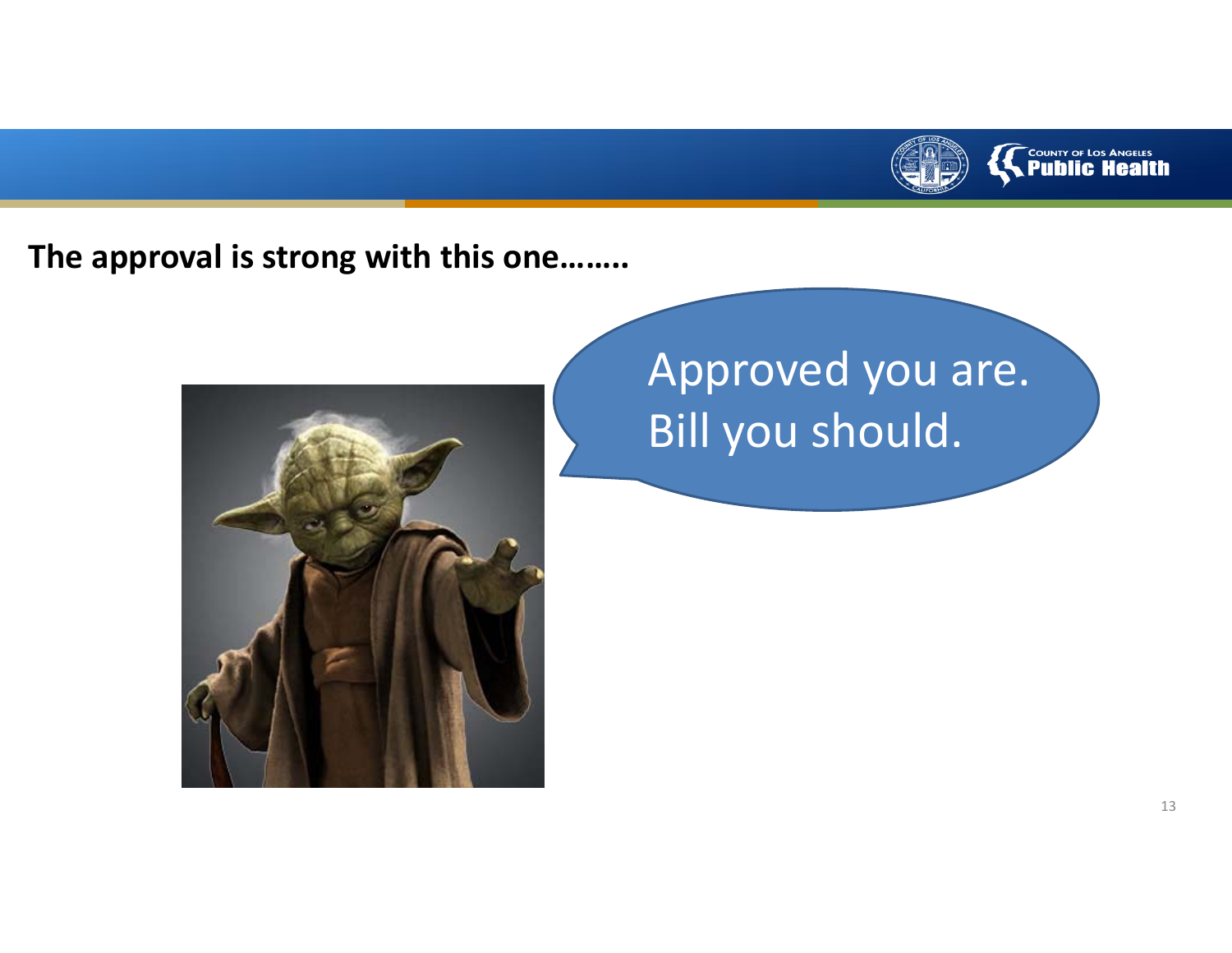

# **COMMON UM AUTHORIZATION PROBLEM: Authorization Request Form Errors: Wrong LOC and/or Wrong Date**

- $\bullet$  **Make sure you are requesting what you are intending to request.**
	- There are many options to select from and easy to select the incorrect auth grouping, enter the wrong date, select the wrong funding source, select the wrong program location, etc…
- $\bullet$  **Incorrect Authorization Groupings:** Make sure you are requesting what you intend to request and ONLY LOC you are contracted to provide.
- • **START/END DATES:** Please double check the start/end dates and auth grouping before submitting.
	- START DATE <sup>=</sup> Start for the CURRENT authorization.
- $\bullet$  Pregnant and Parenting Women Services Provider (PPW)‐ Only select PPW auth groupings if your agency is DMC certified for Perinatal **AND** Contracted with SAPC for Perinatal

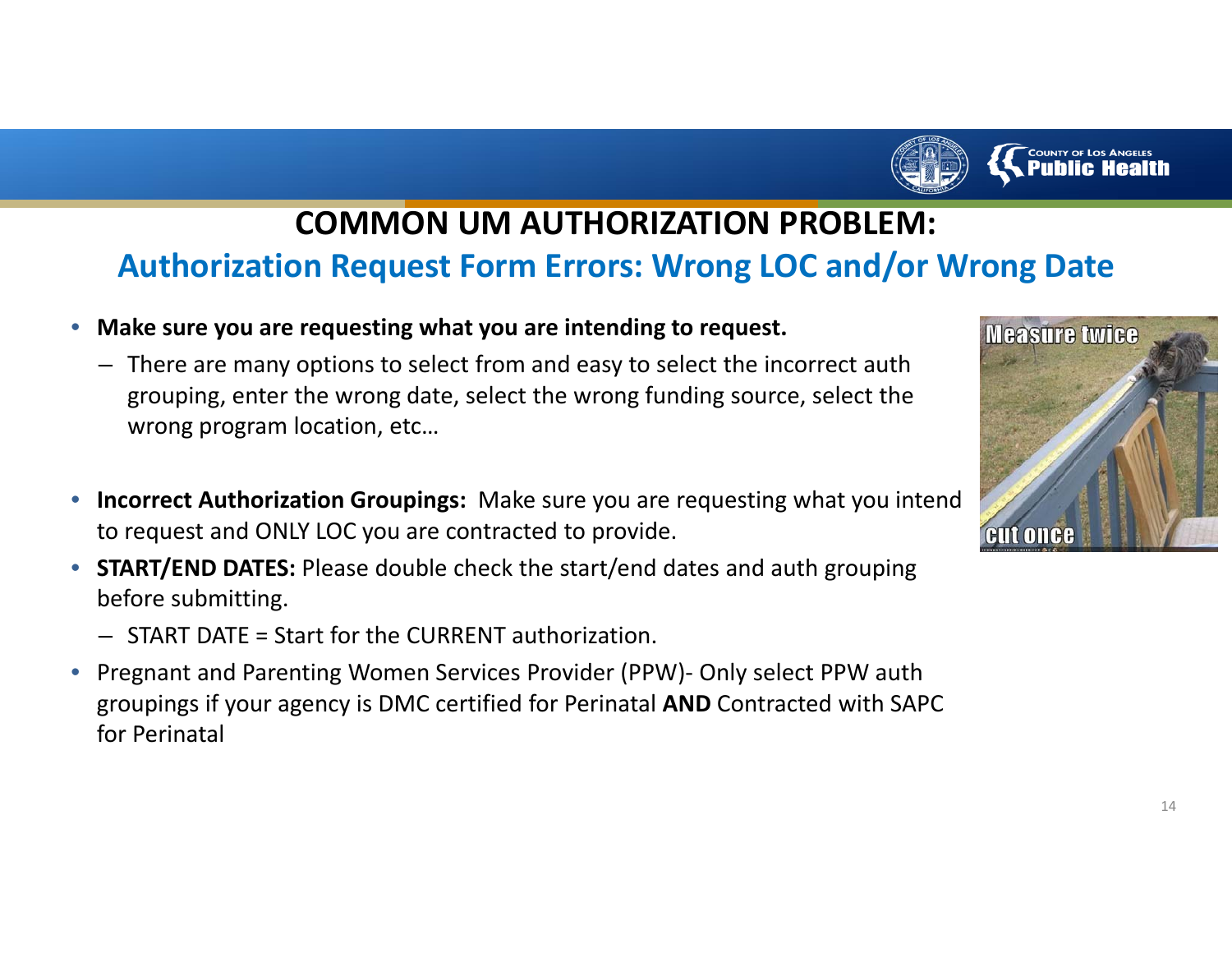

### **Authorization Request Form Errors: Incorrect Funding Source**

- $\bullet$  **Funding Source <sup>=</sup> SAPC Contract, not Patient's Financial Eligibility**
	- **Most authorizations will be under the DMC funding source.**
		- Select DMC funding:
			- If your agency ONLY has <sup>a</sup> DMC contract
	- **If you agency has both <sup>a</sup> DMC contract and <sup>a</sup> Non DMC contract, you will still likely be selecting DMC as the funding source.**
		- Only select the NonDMC funding:
			- For ALL RBH authorizations, regardless of financial eligibility.
			- If your agency is not DMC certified, not contracted with SAPC under <sup>a</sup> DMC contract, or the DMC contract is pending.
			- if the patient is not enrolled in or qualifies for Medi‐cal or MHLA **AND** the services are being paid out of <sup>a</sup> NonDMC contract, such as METH.
	- **When in doubt, ask! Confirm with your program admin or contact SAPC for clarification.**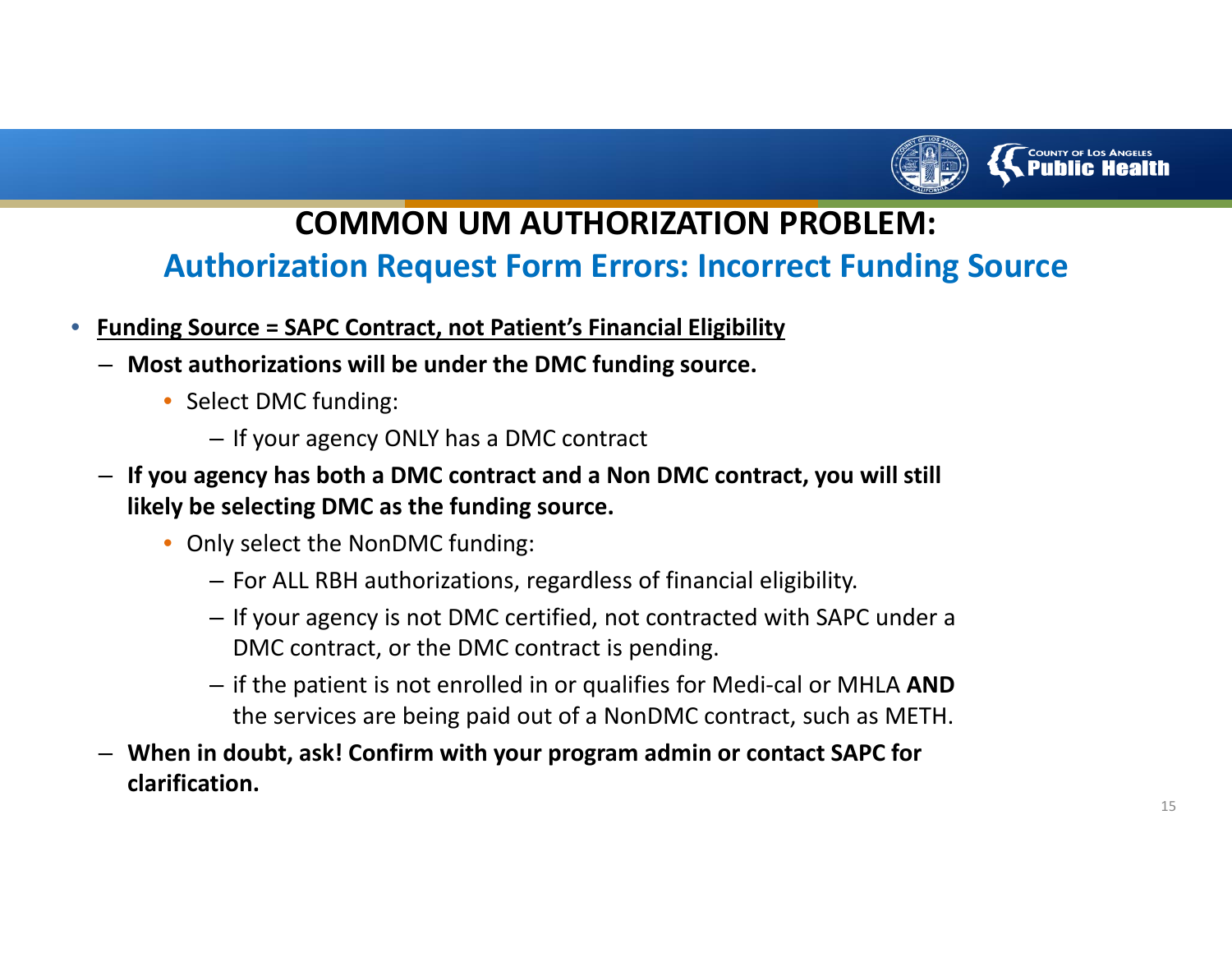

# **COMMON UM AUTHORIZATION PROBLEM: Submitting Duplicate Authorizations**

- **IF you have submitted an authorization with wrong info, CALL UM FIRST before submitting <sup>a</sup> second authorization (Assigned UM Staff member or 626.299.3531).**
- **UM Staff are permitted to change the following fields if submitted with the wrong information:**
	- Start and End Dates
	- Authorization Grouping
		- Although these can be corrected, they will delay the approval process
- **Please contact assigned UM Staff to correct this information. DO NOT submit <sup>a</sup> new authorization.**
- **Funding Source and Program CANNOT be modified by UM and would require UM to deny the initial request.**
	- $-$  Once Denied, providers can submit a new authorization with the correct information.  $\qquad \qquad _{16}$